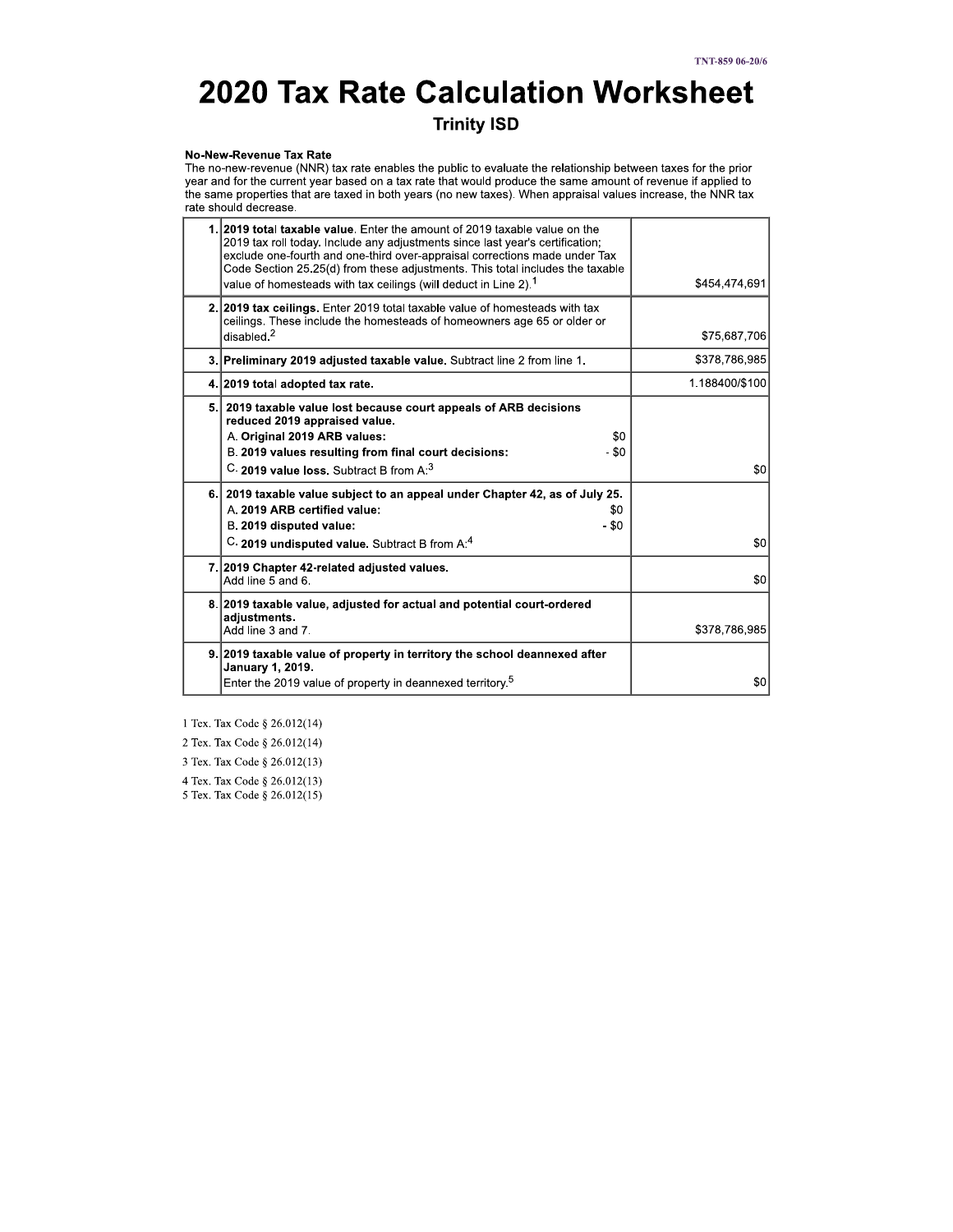| No-New-Revenue Tax Rate (continued) |
|-------------------------------------|
|-------------------------------------|

| 10.1 | 2019 taxable value lost because property first qualified for an<br>exemption in 2020. If the school district increased an original exemption.<br>use the difference between the original exempted amount and the increased<br>exempted amount. Do not include value lost due to freeport or goods-in-<br>transit, temporary disaster exemptions. Note that lowering the amount or<br>percentage of an existing exemption in 2020 does not create a new<br>exemption or reduce taxable value. |               |
|------|----------------------------------------------------------------------------------------------------------------------------------------------------------------------------------------------------------------------------------------------------------------------------------------------------------------------------------------------------------------------------------------------------------------------------------------------------------------------------------------------|---------------|
|      | \$646,212<br>A. Absolute exemptions. Use 2019 market value:                                                                                                                                                                                                                                                                                                                                                                                                                                  |               |
|      | B. Partial exemptions. 2020 exemption amount, or<br>$+$ \$3.443.254<br>2020 percentage exemption times 2019 value:                                                                                                                                                                                                                                                                                                                                                                           |               |
|      | C. Value loss. Total of A and B: <sup>6</sup>                                                                                                                                                                                                                                                                                                                                                                                                                                                | \$4,089,466   |
| 11.1 | 2019 taxable value lost because property first qualified for agricultural<br>appraisal (1-d or 1-d-1), timber appraisal, recreational/scenic appraisal<br>or public access airport special appraisal in 2020. Use only properties<br>that qualified in 2020 for the first time; do not use properties that qualified in<br>2019.<br>A. 2019 market value:<br>\$0                                                                                                                             |               |
|      | $-$ \$0<br>B. 2020 productivity or special appraised value:                                                                                                                                                                                                                                                                                                                                                                                                                                  |               |
|      | C. Value loss. Subtract B from A. <sup>7</sup>                                                                                                                                                                                                                                                                                                                                                                                                                                               | \$0           |
|      | 12. Total adjustments for lost value. Add lines 9, 10C, and 11C.                                                                                                                                                                                                                                                                                                                                                                                                                             | \$4,089,466   |
|      | 13. Adjusted 2019 taxable value. Subtract line 12 from line 8.                                                                                                                                                                                                                                                                                                                                                                                                                               | \$374,697,519 |
|      | 14. Adjusted 2019 total levy. Multiply line 4 by line 13 and divide by \$100.                                                                                                                                                                                                                                                                                                                                                                                                                | \$4,452,905   |
|      | 15. Taxes refunded for years preceding tax year 2019: Enter the amount of<br>taxes refunded by the district for tax years preceding tax year 2019. Types of<br>refunds include court decisions. Tax Code Section 25.25(b) and (c) corrections<br>and Tax Code Section 31.11 payment errors. Do not include refunds for tax<br>year 2019. This line applies only to tax years preceding tax year 2019. $^8$                                                                                   | \$13,498      |
|      | 16. Adjusted 2019 levy with refunds. Add line 14 and line $159$<br>Note: If the governing body of the school district governs a junior college<br>district in a county with a population of more than two million, subtract the<br>amount of taxes the governing body dedicated to the junior college district in<br>2019 from the result.                                                                                                                                                   | \$4,466,403   |
|      |                                                                                                                                                                                                                                                                                                                                                                                                                                                                                              |               |

6 Tex. Tax Code § 26.012(15)

7 Tex. Tax Code  $\S$  26.012(15) 8 Tex. Tax Code § 26.012(13)<br>9 Tex. Tax Code § 26.012(13)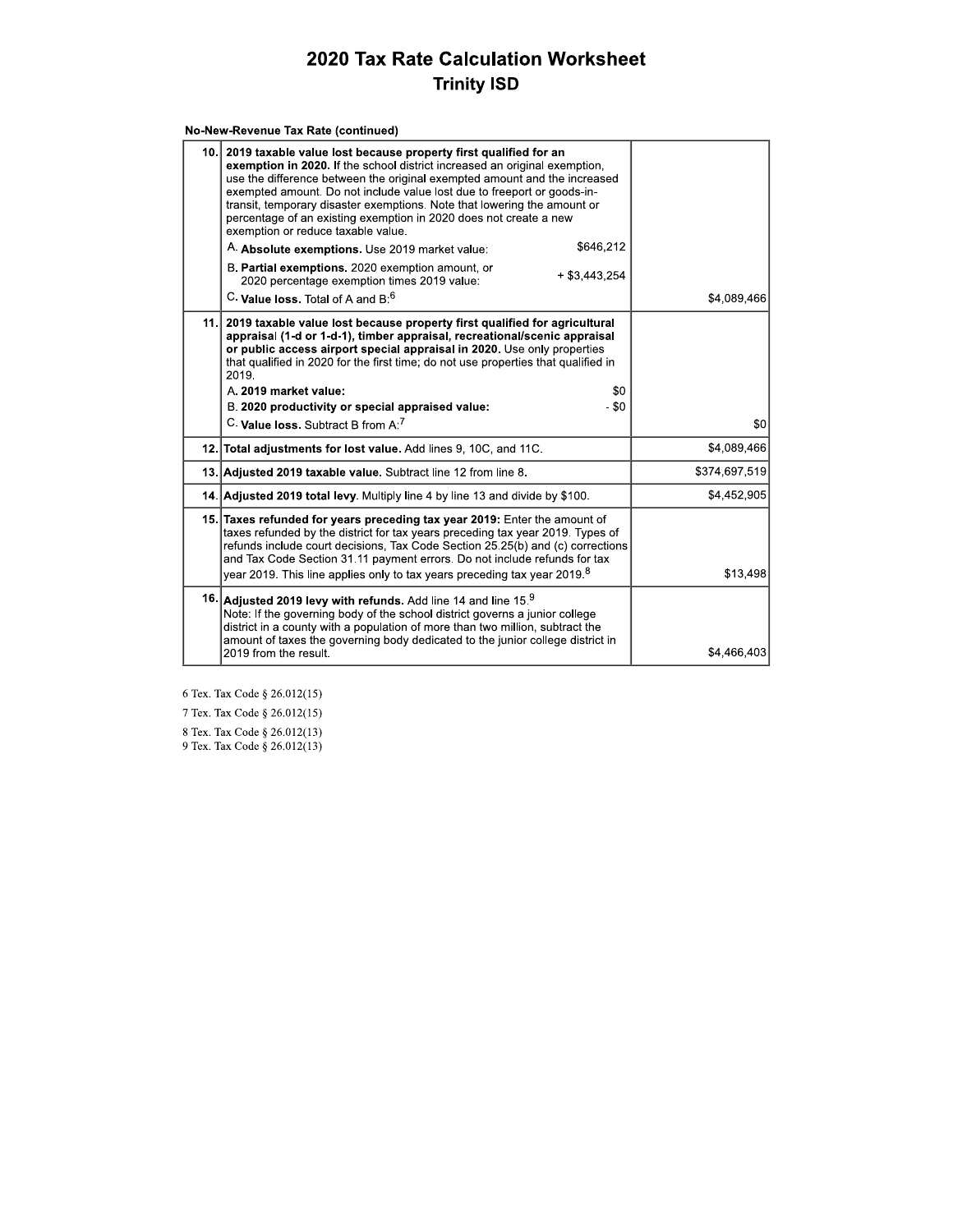|      | No-New-Revenue Tax Rate (continued)                                                                                                                                                                                                                                                                                                                                                                                                                                                                                                                                                                                                              |               |               |
|------|--------------------------------------------------------------------------------------------------------------------------------------------------------------------------------------------------------------------------------------------------------------------------------------------------------------------------------------------------------------------------------------------------------------------------------------------------------------------------------------------------------------------------------------------------------------------------------------------------------------------------------------------------|---------------|---------------|
|      | 17. Total 2020 taxable value on the 2020 certified appraisal roll today. This<br>value includes only certified values and includes the total taxable value<br>of homesteads with tax ceilings (will deduct in line 19). These homesteads<br>include homeowners age 65 or older or disabled. <sup>10</sup>                                                                                                                                                                                                                                                                                                                                        |               |               |
|      | A. Certified values only: <sup>11</sup>                                                                                                                                                                                                                                                                                                                                                                                                                                                                                                                                                                                                          | \$478,895,142 |               |
|      | B. Pollution control and energy storage system<br>exemption: Deduct the value of property exempted<br>for the current tax year for the first time as pollution<br>control or energy storage system property:<br>C. Total 2020 value. Subtract B from A.                                                                                                                                                                                                                                                                                                                                                                                          | - \$0         | \$478,895,142 |
| 18.1 | Total value of properties under protest or not included on certified                                                                                                                                                                                                                                                                                                                                                                                                                                                                                                                                                                             |               |               |
|      | appraisal roll. <sup>12</sup>                                                                                                                                                                                                                                                                                                                                                                                                                                                                                                                                                                                                                    |               |               |
|      | A. 2020 taxable value of properties under protest.<br>The chief appraiser certifies a list of properties still<br>under ARB protest. The list shows the district's value<br>and the taxpayer's claimed value, if any, or an<br>estimate of the value if the taxpayer wins. For each<br>of the properties under protest, use the lowest of<br>these values. Enter the total value under protest. <sup>13</sup><br>B. 2020 value of properties not under protest or<br>included on certified appraisal roll. The chief                                                                                                                             | \$418,040     |               |
|      | appraiser gives school districts a list of those taxable<br>properties that the chief appraiser knows about but<br>are not included in the appraisal roll certification.<br>These properties also are not on the list of properties<br>that are still under protest. On this list of properties,<br>the chief appraiser includes the market value,<br>appraised value, and exemptions for the preceding<br>year and a reasonable estimate of the market value,<br>appraised value, and exemptions for the current year.<br>Use the lower market, appraised, or taxable value<br>(as appropriate). Enter the total value not on the<br>roll. $14$ | \$0           |               |
|      | C. Total value under protest or not certified. Add A                                                                                                                                                                                                                                                                                                                                                                                                                                                                                                                                                                                             |               |               |
|      | and B.                                                                                                                                                                                                                                                                                                                                                                                                                                                                                                                                                                                                                                           |               | \$418,040     |

10 Tex. Tax Code § 26.012, 26.04(c-2)

11 Tex. Tax Code § 26.012(6)

12 Tex. Tax Code § 26.012(c) and (d)

13 Tex. Tax Code § 26.012(c)<br>14 Tex. Tax Code § 26.012(d)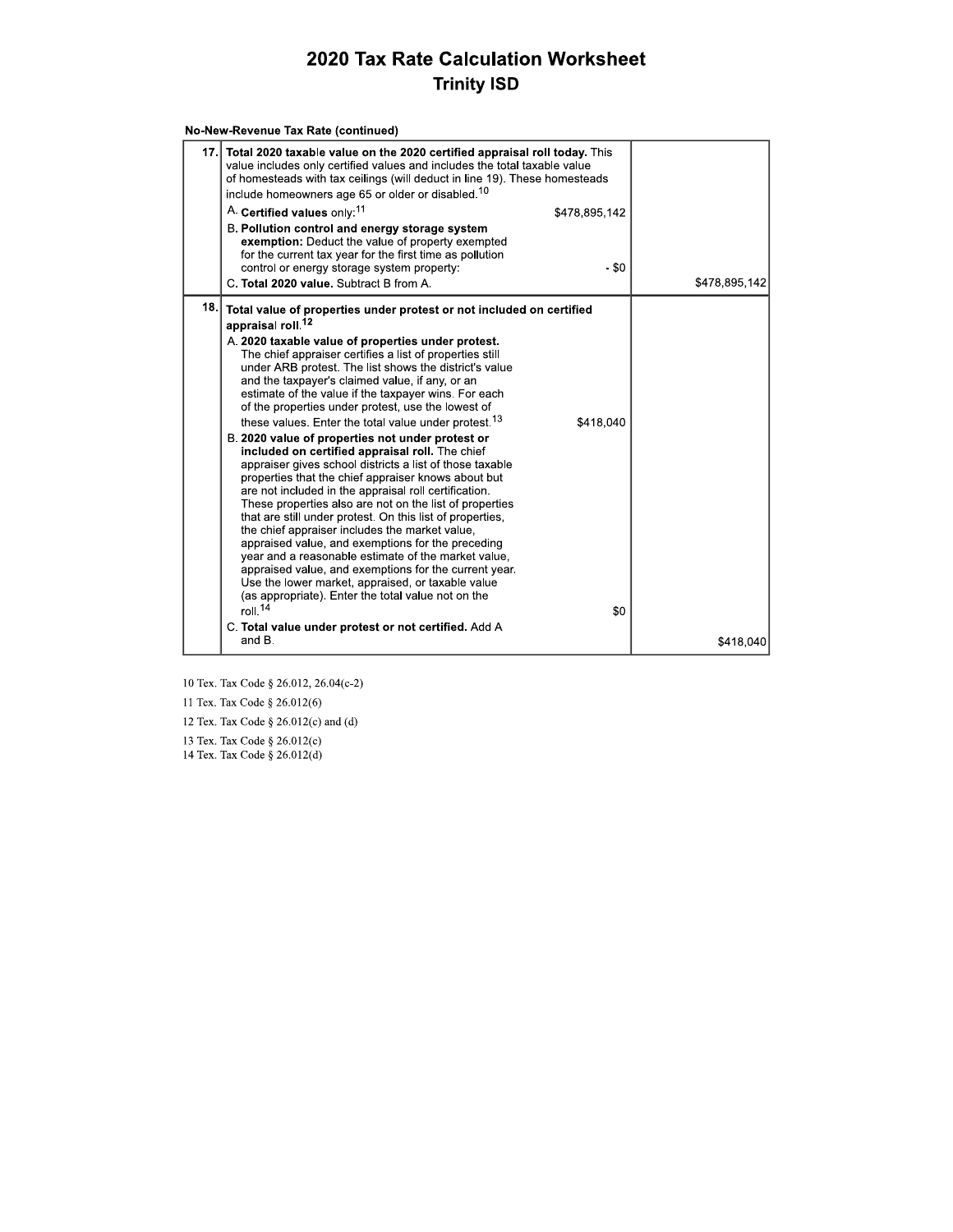No-New-Revenue Tax Rate (concluded)

| 19. 2020 tax ceilings. Enter 2020 total taxable value of homesteads with tax<br>ceilings. These include the homesteads of homeowners age 65 or older or<br>disabled. <sup>15</sup>                                                                                                                                                                                                                                                                                                                                                | \$79.479.766   |
|-----------------------------------------------------------------------------------------------------------------------------------------------------------------------------------------------------------------------------------------------------------------------------------------------------------------------------------------------------------------------------------------------------------------------------------------------------------------------------------------------------------------------------------|----------------|
| 20. 2020 total taxable value. Add lines 17C and 18C. Subtract line 19.                                                                                                                                                                                                                                                                                                                                                                                                                                                            | \$399,833,416  |
| 21. Total 2020 taxable value of properties in territory annexed after January 1,<br>2019. Include both real and personal property. Enter the 2020 value of property<br>in territory annexed by the school district.                                                                                                                                                                                                                                                                                                               | \$0            |
| 22. Total 2020 taxable value of new improvements and new personal property<br>located in new improvements. New means the item was not on the appraisal<br>roll in 2019. An improvement is a building, structure, fixture or fence erected on<br>or affixed to land. New additions to existing improvements may be included if<br>the appraised value can be determined. New personal property in a new<br>improvement must have been brought into the school district after Jan. 1, 2019,<br>and be located in a new improvement. | \$5,528,490    |
| 23. Total adjustments to the 2020 taxable value. Add lines 21 and 22.                                                                                                                                                                                                                                                                                                                                                                                                                                                             | \$5,528,490    |
| 24. Adjusted 2020 taxable value. Subtract line 23 from line 20.                                                                                                                                                                                                                                                                                                                                                                                                                                                                   | \$394.304.926  |
| 25. 2020 NNR tax rate. Divide line 16 by line 24 and multiply by \$100.                                                                                                                                                                                                                                                                                                                                                                                                                                                           | \$1.1327/\$100 |

15 Tex. Tax Code § 26.012(6)(B)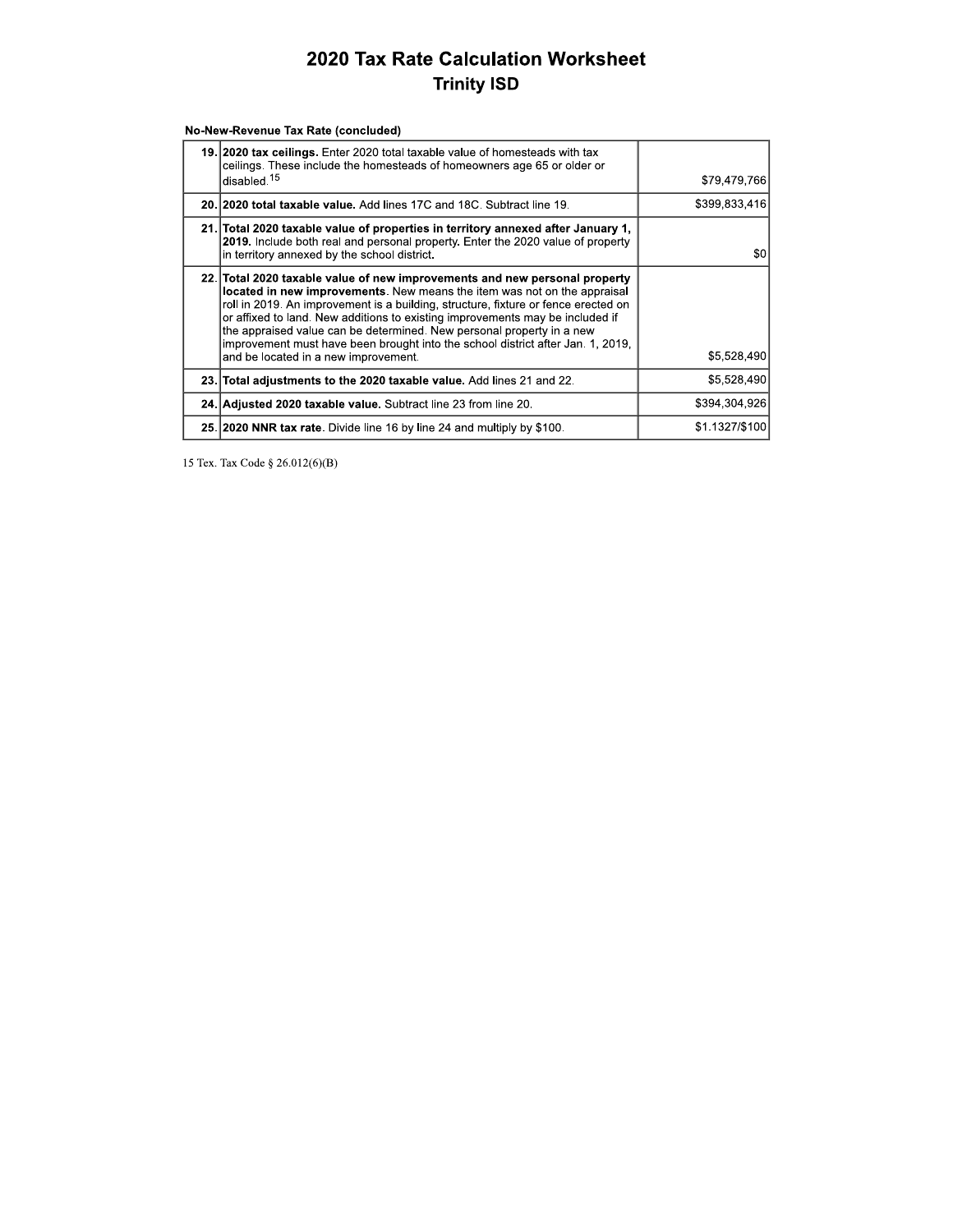#### **Voter-Approval Tax Rate**

The voter-approval tax rate is the highest tax rate that a taxing unit may adopt without holding an election to seek voter approval of the rate. Most school districts calculate a voter-approval tax rate that is split into three separate rates.<sup>18</sup>

- 1. Maximum Compressed Tax Rate (MCR): A district's maximum compressed tax rate is defined as the tax rate for the current tax year per \$100 of valuation of taxable property at which the district must levy a maintenance and operations tax to receive the full amount of the tier one allotment.<sup>19</sup>
- 2. Enrichment Tax Rate (DTR):<sup>20</sup> A district's enrichment tax rate is defined as any tax effort in excess of the district's MCR and less than \$0.17. The enrichment tax rate is divided into golden pennies and copper pennies. School districts can claim up to 8 golden pennies, not subject to compression, and 9 copper pennies which are subject to compression with any increases in the guaranteed yield.<sup>21</sup>
- $\mathbf{R}$ Debt Rate: The debt rate includes the debt service necessary to pay the school district's debt payments in the coming year. This rate accounts for principal and interest on bonds and other debt secured by property tax revenue.

The MCR and DTR added together make up the school district's maintenance and operations (M&O) tax rate. Districts cannot increase the district's M&O tax rate to create a surplus in M&O tax revenue for the purpose of paying the district's debt service.<sup>22</sup>

A school district may adopt a M&O tax rate that exceeds the MCR in order to maintain the 2020-2021 school year basic allotment if it meets certain requirements and receives approval from TEA. Refer to Education Code, Section 48.2553 for more information.

A district must complete an efficiency audit before seeking voter approval to adopt a M&O tax rate higher than the calculated M&O tax rate, hold an open meeting to discuss the results of the audit, and post the results of the audit on the district's website 30 days prior to the election.<sup>23</sup> Additionally, a school district located in an area declared a disaster by the governor may adopt a M&O tax rate higher than the calculated M&O tax rate during the two-year period following the date of the declaration without conducting an efficiency audit. $^{24}$ 

Districts should review information from TEA when calculating their voter-approval rate.

16 [Reserved for Expansion]

- 17 [Reserved for Expansion]
- 18 Tex. Tax Code § 26.08(n)
- 19 Tex. Edu. Code § 48.2551(a)(3)
- 20 Tex. Tax Code § 26.08(j) and Tex. Edu. Code § 45.0032
- 21 Tex. Edu. Code § 48.202(a-1)(2) and 48.202(f)
- 22 Tex. Edu. Code § 45.0021(a)
- 23 Tex. Edu. Code § 11.184(b)
- 24 Tex. Edu. Code § 11.184(b-1)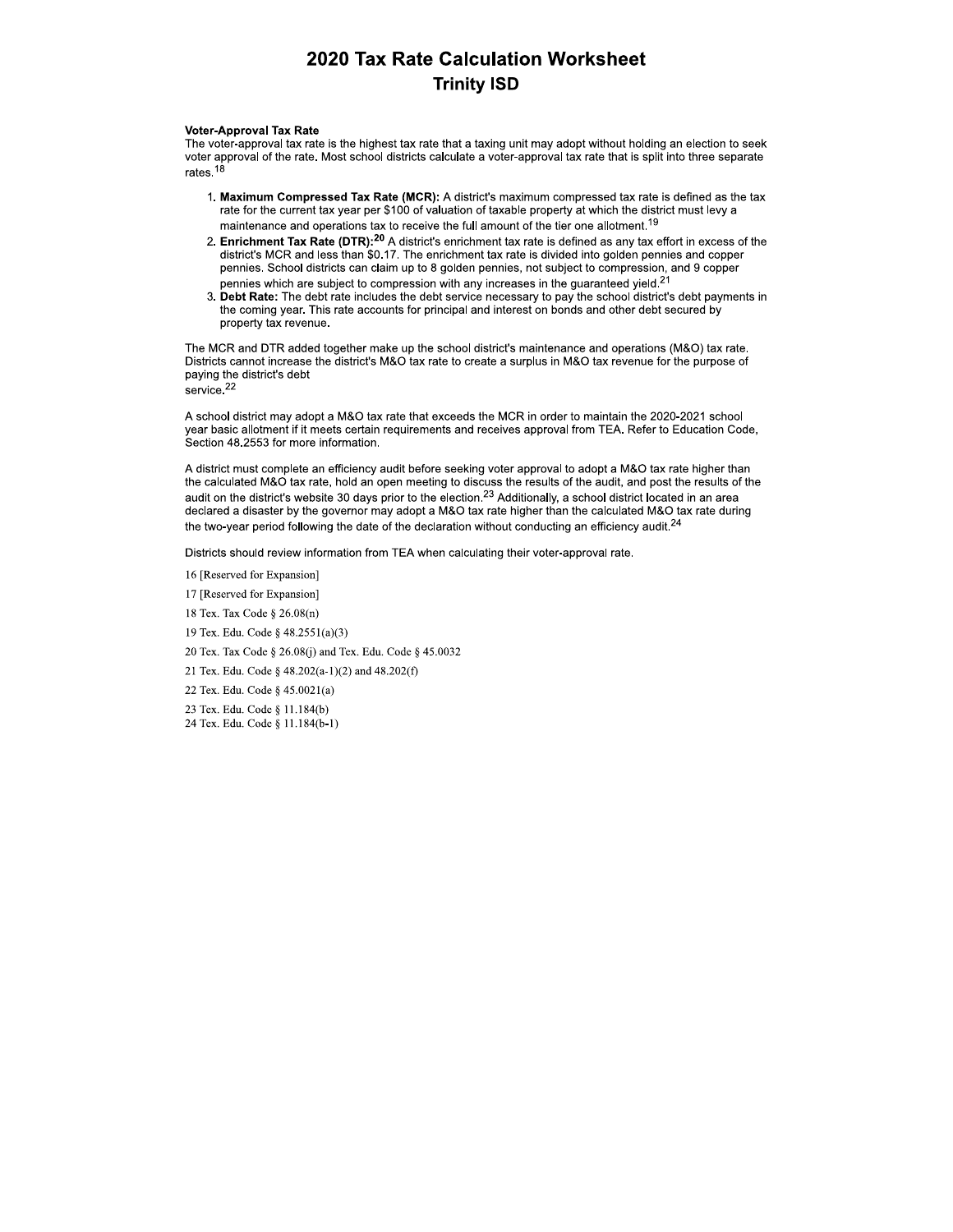|     | <b>Voter-Approval Tax Rate (continued)</b>                                                                                                                                                                                                                                                                                                                                                                                                                                                                                                                                                                                                                                        |           |
|-----|-----------------------------------------------------------------------------------------------------------------------------------------------------------------------------------------------------------------------------------------------------------------------------------------------------------------------------------------------------------------------------------------------------------------------------------------------------------------------------------------------------------------------------------------------------------------------------------------------------------------------------------------------------------------------------------|-----------|
|     | 26. 2020 maximum compressed tax rate (MCR). TEA will publish compression<br>rates based on district and statewide property value growth. Enter the school<br>districts' maximum compressed rate based on guidance from TEA. <sup>25</sup>                                                                                                                                                                                                                                                                                                                                                                                                                                         | \$0.9088  |
| 27. | 2020 enrichment tax rate (DTR). Enter the greater of A and $B^{26}$<br>A. Enter the district's 2019 DTR, minus any required<br>reduction under Education Code Section 48.202(f)<br>\$0.1383<br>B. Enter \$.05 per \$100 of taxable value, if governing<br>body of school district adopts \$0.05 by unanimous vote.<br>If not adopted by unanimous vote, enter \$0.04 per                                                                                                                                                                                                                                                                                                          |           |
|     | \$100. <sup>27</sup><br>\$0.0000                                                                                                                                                                                                                                                                                                                                                                                                                                                                                                                                                                                                                                                  | \$0.1383  |
|     | 28. 2020 maintenance and operations (M&O) tax rate (TR). Add lines 26 and<br>27.<br>Note: M&O tax rate may not exceed the sum of \$0.17 and the product of the<br>state compression percentage multiplied by \$1.00. <sup>28</sup>                                                                                                                                                                                                                                                                                                                                                                                                                                                | \$1.0471  |
|     | 29. Total 2020 debt to be paid with property tax revenue.<br>Debt means the interest and principal that will be paid on debts that:<br>(1) Are paid by property taxes,<br>(2) Are secured by property taxes,<br>(3) Are scheduled for payment over a period longer than one year, and<br>(4) Are not classified in the school district's budget as M&O expenses.<br>A: Debt includes contractual payments to other school<br>districts that have incurred debt on behalf of this school<br>district, if those debts meet the four conditions above.<br>Include only amounts that will be paid from property tax<br>revenue. Do not include appraisal district budget<br>payments. |           |
|     | Enter debt amount:<br>\$857,513<br>B: Subtract unencumbered fund amount used to<br>reduce total debt.                                                                                                                                                                                                                                                                                                                                                                                                                                                                                                                                                                             | -\$0      |
|     | C: Subtract state aid received for paying principal and<br>interest on debt for facilities through the existing debt<br>allotment program and/or the instructional facilities<br>allotment program.<br>$-$11,648$                                                                                                                                                                                                                                                                                                                                                                                                                                                                 |           |
|     | D: Adjust debt: Subtract B and C from A.                                                                                                                                                                                                                                                                                                                                                                                                                                                                                                                                                                                                                                          | \$845,865 |

25 Tex. Edu. Code § 48.255, 48.2551(b)(1) and (b)(2)

26 Tex. Tax Code  $\S 26.08(n)(2)$ 27 Tex. Tax Code § 26.08(n-1)

28 Tex. Edu. Code § 45.003(e)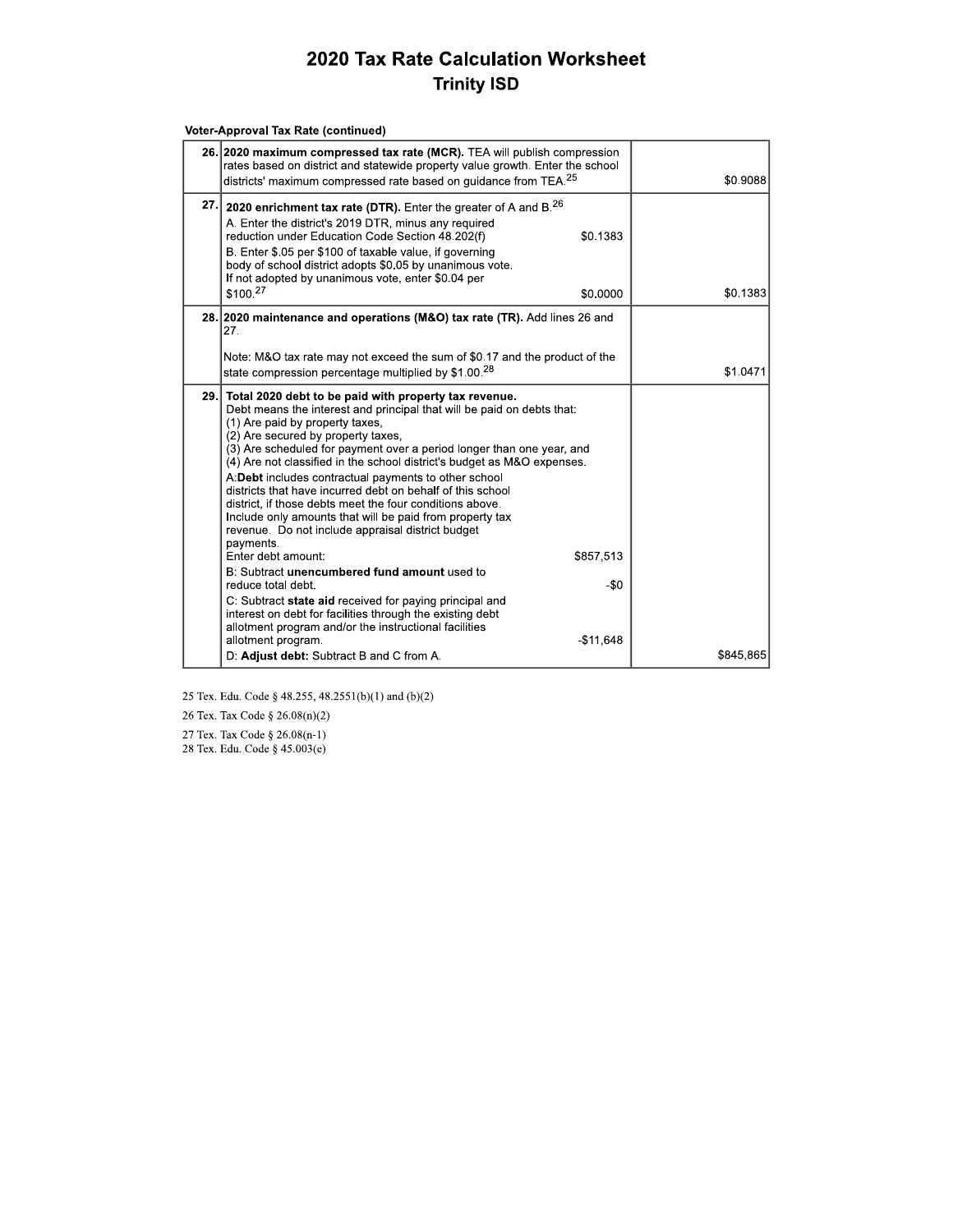| Voter-Approval Tax Rate (concluded) |  |
|-------------------------------------|--|
|                                     |  |

| 30. Certified 2019 excess debt collections. Enter the amount certified by the<br>collector. <sup>29</sup>                                                                                                                                                                                                                                                                                                                                                                                                                                                           | \$0            |
|---------------------------------------------------------------------------------------------------------------------------------------------------------------------------------------------------------------------------------------------------------------------------------------------------------------------------------------------------------------------------------------------------------------------------------------------------------------------------------------------------------------------------------------------------------------------|----------------|
| 31. Adjusted 2020 debt. Subtract line 30 from line 29D.                                                                                                                                                                                                                                                                                                                                                                                                                                                                                                             | \$845,865      |
| 32. 2020 anticipated collection rate.<br>If the anticipated rate in A is lower than actual rates in B, C or D, enter the<br>lowest rate from B, C or D. If the anticipated rate in A is higher than at least<br>one of the rates in the prior three years, enter the rate from A. Note that the<br>rate can be greater than 100%. <sup>30</sup><br>A: Enter the 2020 anticipated collection rate certified by<br>the collector. $31$<br>100.0000%<br>B: Enter the 2019 actual collection rate.<br>98.2400%<br>C: Enter the 2018 actual collection rate.<br>90.1400% |                |
| 96.1000%<br>D: Enter the 2017 actual collection rate.                                                                                                                                                                                                                                                                                                                                                                                                                                                                                                               | 100.0000%      |
| 33. 2020 debt adjusted for collections. Divide line 31 by line 32.<br>Note. If the governing body of the school district governs a junior college<br>district in a county with a population of more than two million, add the amount<br>of taxes the governing body proposes to dedicate to the junior college district<br>in 2020 to the result.                                                                                                                                                                                                                   | \$845,865      |
| 34. 2020 total taxable value. Enter amount on line 20 of the No-New-Revenue<br>Tax Rate Worksheet.                                                                                                                                                                                                                                                                                                                                                                                                                                                                  | \$399,833,416  |
| 35. 2020 debt rate. Divide line 33 by line 34 and multiply by \$100.                                                                                                                                                                                                                                                                                                                                                                                                                                                                                                | \$0.2115/\$100 |
| 36. 2020 voter-approval tax rate. Add lines 28 and 35.<br>If the school district received distributions from an equalization tax imposed<br>under former Chapter 18, Education Code, add the NNR tax rate as of the<br>date of the county unit system's abolition to the sum of Lines 28 and 35. <sup>32</sup>                                                                                                                                                                                                                                                      | \$1.2586/\$100 |

29 Tex. Tax Code § 26.0012(10) and 26.04(b)

30 Tex. Tax Code § 26.04(h),(h-1), and (h-2)

31 Tex. Tax Code § 26.04(b)

32 Tex. Tax Code § 26.08(g)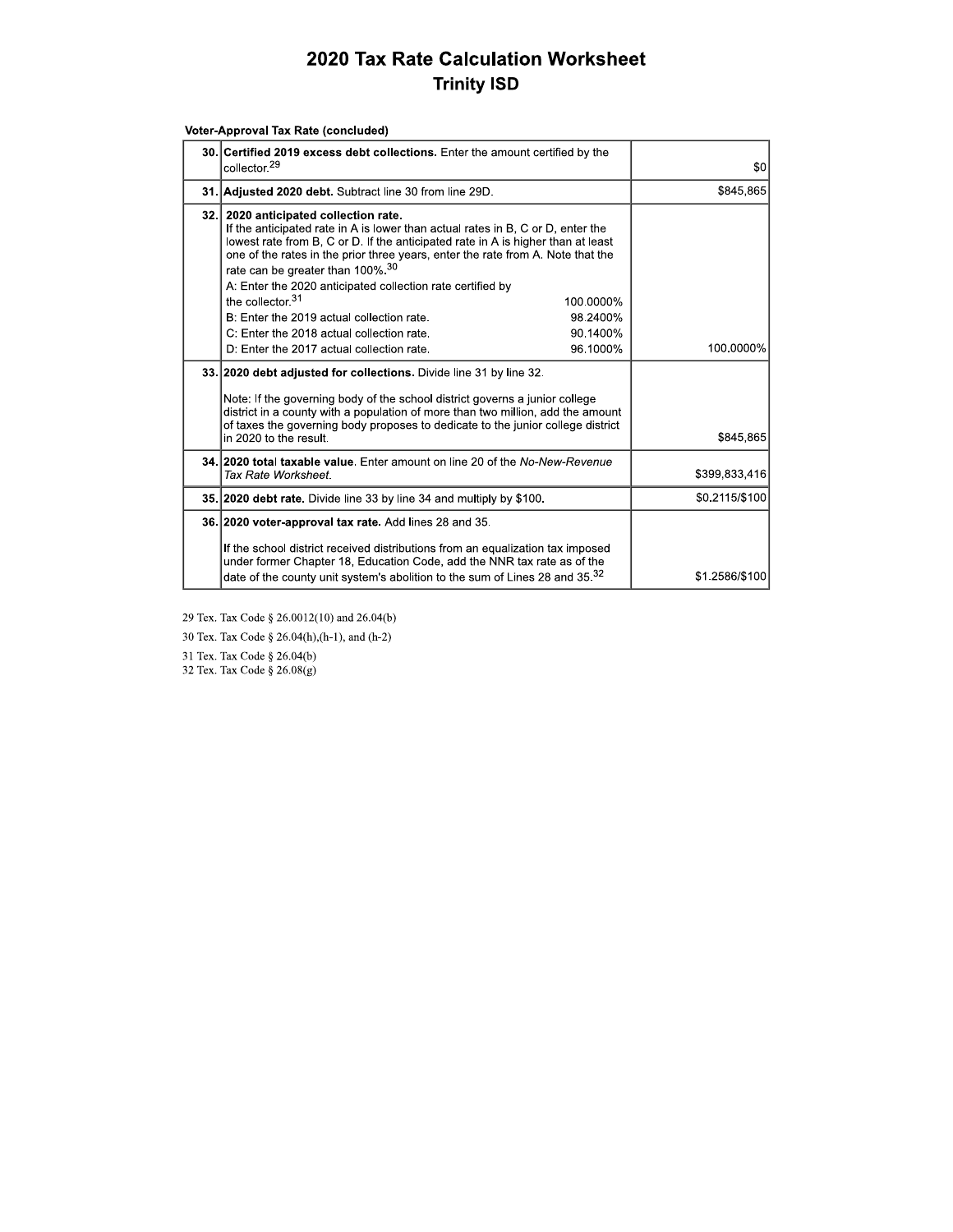### Total Tax R

| 2020 Tax Rate Calculation Worksheet<br><b>Trinity ISD</b>                                                                                                                                                                                                                                                                                                                                                |                |
|----------------------------------------------------------------------------------------------------------------------------------------------------------------------------------------------------------------------------------------------------------------------------------------------------------------------------------------------------------------------------------------------------------|----------------|
| <b>Total Tax Rate</b>                                                                                                                                                                                                                                                                                                                                                                                    |                |
| Indicate the applicable total tax rates as calculated above.                                                                                                                                                                                                                                                                                                                                             |                |
| No-New-Revenue Tax Rate                                                                                                                                                                                                                                                                                                                                                                                  |                |
| Enter the 2020 NNR tax rate from line 25.                                                                                                                                                                                                                                                                                                                                                                | \$1.1327/\$100 |
| Voter-Approval Tax Rate                                                                                                                                                                                                                                                                                                                                                                                  |                |
| As applicable, enter the 2020 voter-approval tax rate from line 36 or line 40.                                                                                                                                                                                                                                                                                                                           | \$1.2586/\$100 |
| <b>School District Representative Name and Signature</b><br>Enter the name of the person preparing the tax rate as authorized by the governing body of the school<br>district. By signing below, you certify that you are the designated officer or employee of the school<br>district and have calculated the tax rates in accordance with requirements in Tax Code and Education<br>Code <sup>35</sup> |                |

#### Print Here

Printed Name of School District Representative

#### **Sign Here**

School District Representative

#### Date

School District Representative<br>
Date<br>
Tex. Tax Code § 26.04(c)